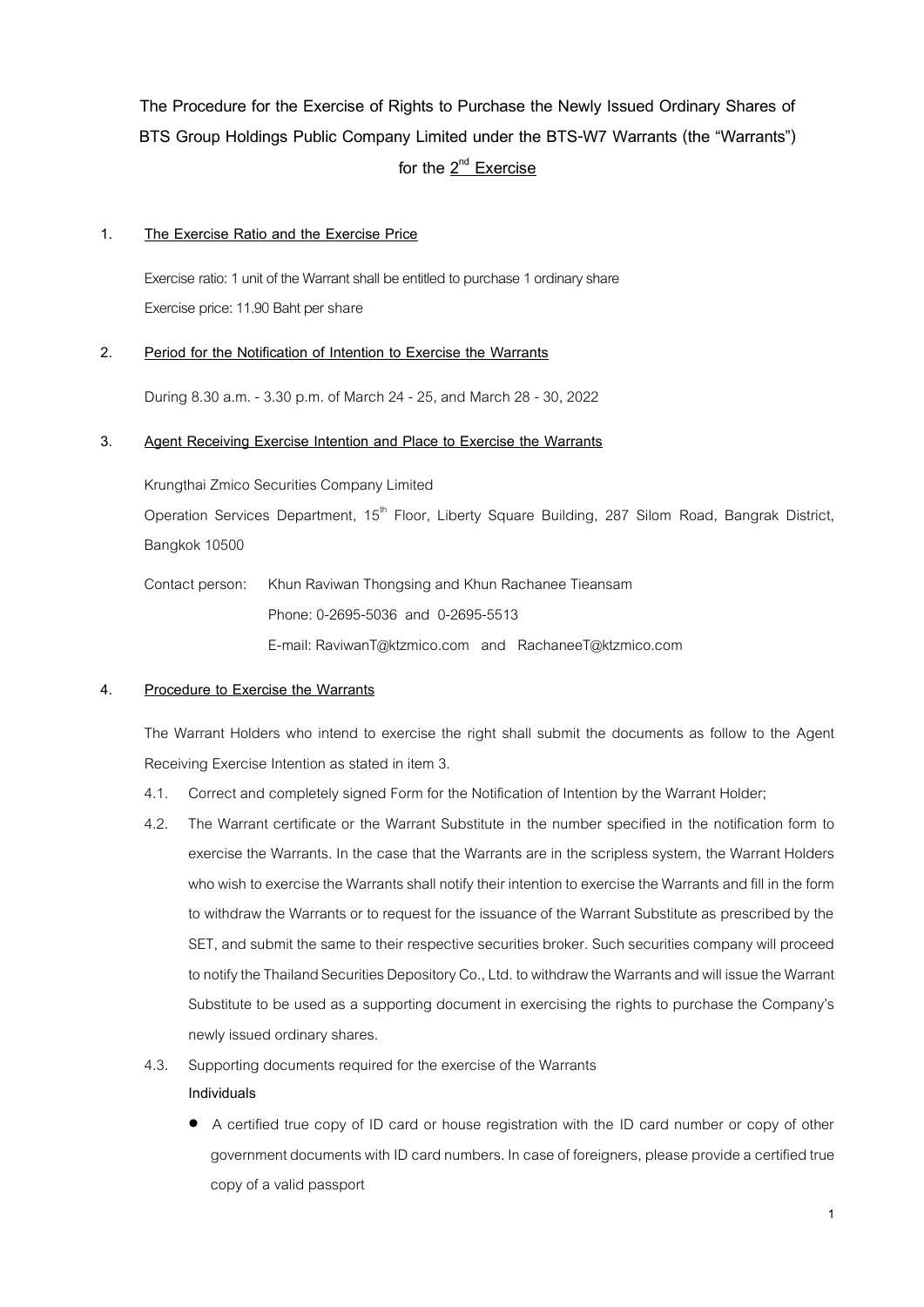#### **Juristic persons**

- A certified true copy of the certificate of incorporation and/or the affidavit within a period of no longer that 6 months prior to the exercise date
- A Power of attorney (If any)
- A certified true copy of valid identification card of the authorized signatory(ies) of the attorney and the attorney-in-fact
- For non-Thai juristic person, a certified true copy of the certificate of incorporation and/or the affidavit of the juristic person, duly signed by the authorized signatory(ies) of such juristic person and affixed with the seal of such juristic person (if any); and a certified true copy of a valid passport of the authorized signatory(ies) who certifies such documents. All documents shall be notarized by the Notary Public within a period of no longer than 6 months prior to the exercise date.

### **5. Payment Method / Evidence of Payment**

5.1. Warrant holders who intends to exercise the right shall fill in the Bill Payment form attached with the form for the Notification of Intention by filling in the 13-digit ID number or corporate registration number or passport number and make the payment by cash at any branch of the **Krung Thai Bank PCL. (company code 5298), account name** "**Krungthai Zmico Securities Co., Ltd. for Securities Subscription**", **The payment shall be made between 8.30 a.m. on March 24, 2022 and 3.30 p.m. on March 30, 2022.**

In this regard, the Warrant Holders must make the payment only one-time per one form for the Notification of Intention.

- 5.2. In the case that the Warrant Holders intends to exercise the right and intend to make the payment by cheque/draft/cashier cheque/bank bill, the payment must be able to be collected from the clearing house in Bangkok within 1 business day only, and must be made payable to "**Krungthai Zmico Securities Co., Ltd. for Securities Subscription**" and **deposit via the bill payment system no later than March 29, 2022 at 11.00 a.m.**
- 5.3. In the case that the Warrant Holders intends to exercise the right and intend to make payment by transferring via BAHTNET system, the payment must be made payableto the account name **"Krungthai Zmico Securities Co., Ltd. for Securities Subscription", account number 000-6-13241-3, Krung Thai Bank PCL, which can make a payment between 8.30 a.m. on March 24, 2022 and 2.00 p.m. on March 30, 2022.**

In this regard, the Warrant Holders is responsible for all transfer fees and/or any other fees incurred from the money transfer transaction.